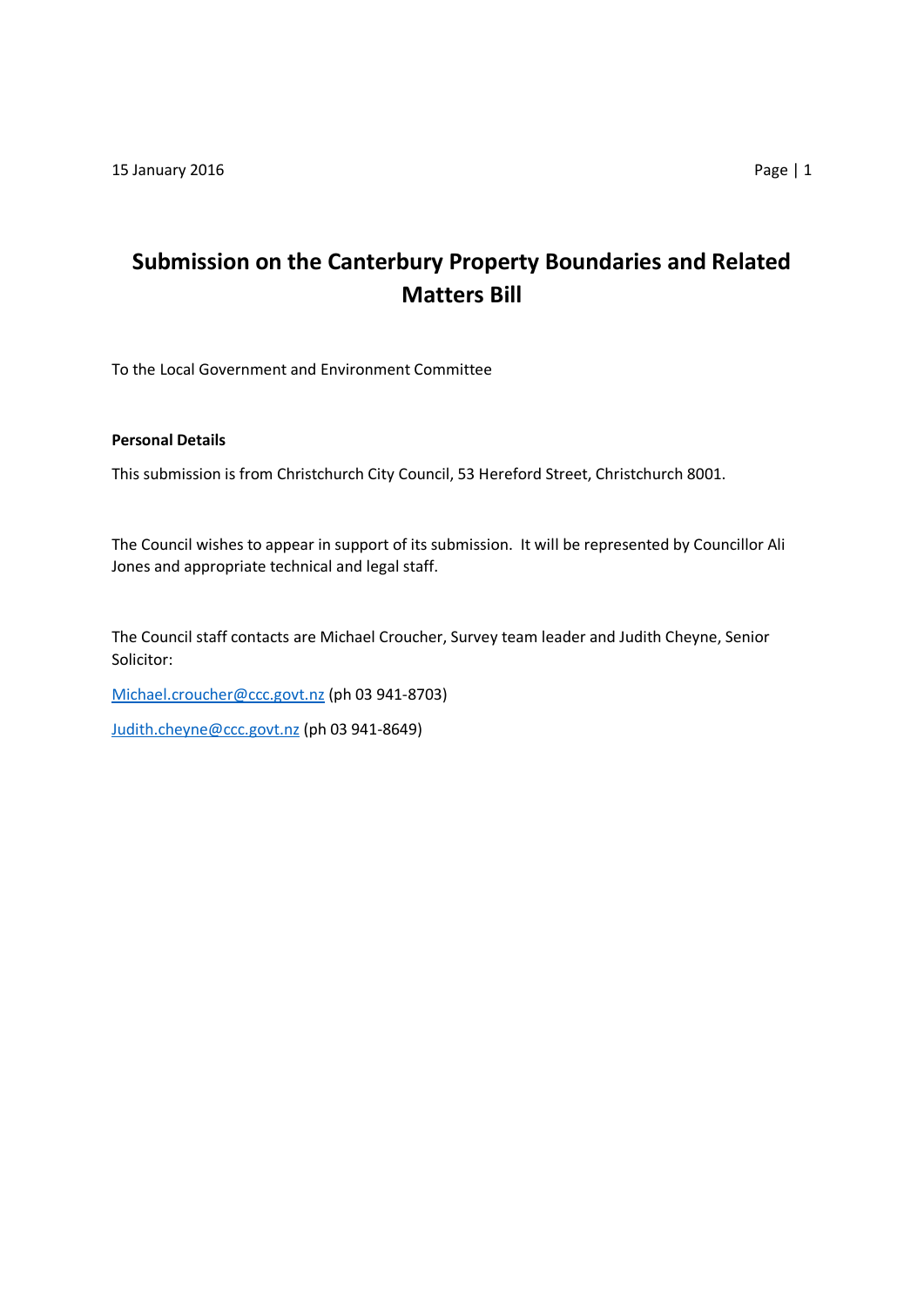#### **Submission**

# 15 January 2016 Page | 2

# **Introduction**

- 1. The Christchurch City Council (CCC) would like to thank the Local Government and Environment Committee for the opportunity to submit on the Canterbury Property Boundaries and Related Matters Bill (the Bill).
- 2. Christchurch has seen many changes since it became New Zealand's first City in July 1856 but none more so than what has transpired since September 2010. This Bill is important to the Council as a landowner, as a representative for the residents in its district, as a regulatory authority and as a statutory authority responsible for infrastructure around the city, including watercourses in its district.
- 3. CCC supports the intent of the Bill because it provides certainty around the spatial extent of property rights associated with land affected by the 2010 and 2011 Canterbury earthquake sequences.
- 4. It also supports the intent of clause 10 of the Bill, which will exclude liability for anything relating to a cadastral survey of land in Christchurch done before the Bill commences, on the basis boundaries did or did not move with the movement of land and that might now be inconsistent with the determination of boundaries proposed in clause 7.
- 5. However, there is one major issue which the CCC wishes to comment on and to recommend that a change be made in the Bill.
- 6. There are also some minor matters on which the Council has recommendations to make to improve the clarity of the Bill.

# **Major issue - Clause 6 - Application of boundary provisions and watercourses**

- 7. Clause 6 states that clauses 7 and 8 apply to all boundaries that determine the spatial extent of land. It includes, for example, the vertical boundaries of stratum estates, the boundaries of interests in land (such as easements), water boundaries, fixed boundaries and moveable boundaries. Clause 7 provides an exclusion for boundaries subjected to landslip.
- 8. Lateral spreading is the finite, lateral movement of saturated soil deposits caused by earthquake-induced liquefaction, which more prevalently occurs along the banks of water bodies. Lateral spreading, being the result of liquefaction, does not fit the interpretation for "landslip" given in clause 4.
- 9. In the event of lateral spreading the banks of waterways typically move towards the centreline of the water body, thereby narrowing the bed and reducing the flow capacity of the watercourse. Such movement along waterways has resulted in substantial postearthquake flooding issues for large areas of Christchurch.
- 10. The movement of land adjacent to water bodies caused by lateral spreading falls outside the doctrine of accretion and erosion and under common law is classified avulsion. Well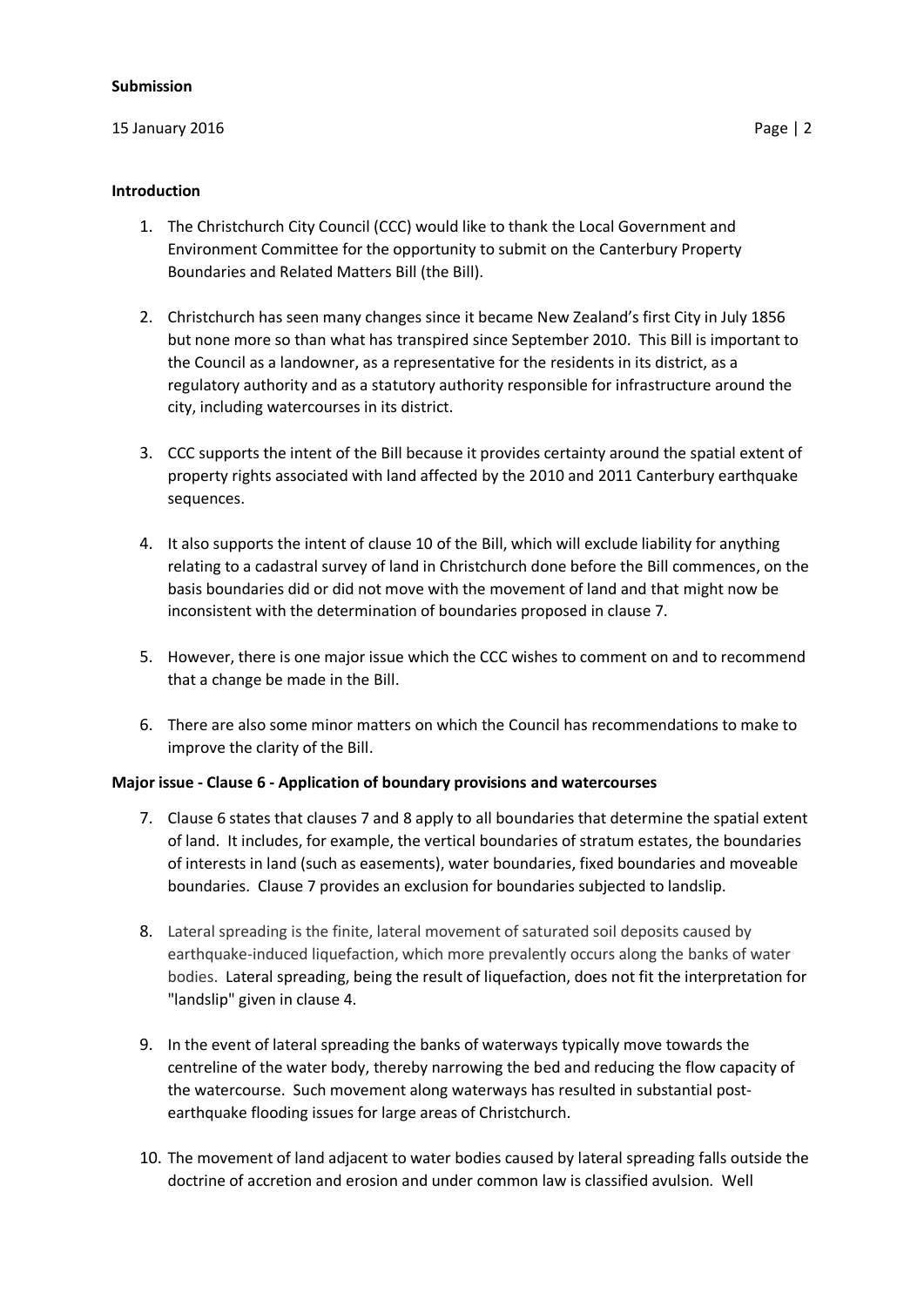#### **Submission**

#### 15 January 2016 Page | 3

- 11. In the current legal environment, CCC therefore has a window of time in which to widen the watercourse back to its pre-earthquake width where needed, without the burden of purchasing land.
- 12. However, clause 6, as currently proposed, will allow for boundaries subjected to lateral spread to move with the land, thereby placing areas of avulsion in private ownership, by default, immediately the Bill comes into force. This means that in order to excavate a lateral spread affected watercourse back to its pre-earthquake width CCC would need to purchase the areas of avulsion. This will place an additional and substantial financial burden on CCC's ability to alleviate drainage issues in the city.
- 13. The purpose of the Bill, as stated in clause 3, is to, among other things, '*support the planning, rebuilding, and recovery of affected communities, including the repair and rebuilding of land, infrastructure, and other property*…'.
- 14. The Bill needs to be amended to address this issue, which is something that comes within the purposes in the Bill. It will support cost efficient repair and rebuilding of infrastructure by CCC, which will also support the recovery of those communities affected by postearthquake flooding.

# **Recommendation for a change to clause 6**

- 15. That clause 6 be reworded to, either:
	- a. expressly exclude any boundary that directly separates dry land from the bed of a water body (whether water, fixed irregular or right lined boundaries, and including moveable boundaries) from the provisions of clauses 7 and 8; OR
	- b. provide that, in respect of any boundary that directly separates dry land from the bed of a water body (whether water, fixed irregular or right lined boundaries, and including moveable boundaries), clauses 7 and 8 only apply where the Council has confirmed in writing that it does not require any area of avulsion for the purposes of any works it will carry out.

#### **Minor recommendations**

#### *Clause 8*

16. Clause 8 of the Bill could be clearer in its reference to a 'cadastral survey' being defined as an 'approved interim survey' in that clause. CCC's recommendation is that the wording 'in the interim period' currently found in subclause (a), should be included at the start of the clause, as follows: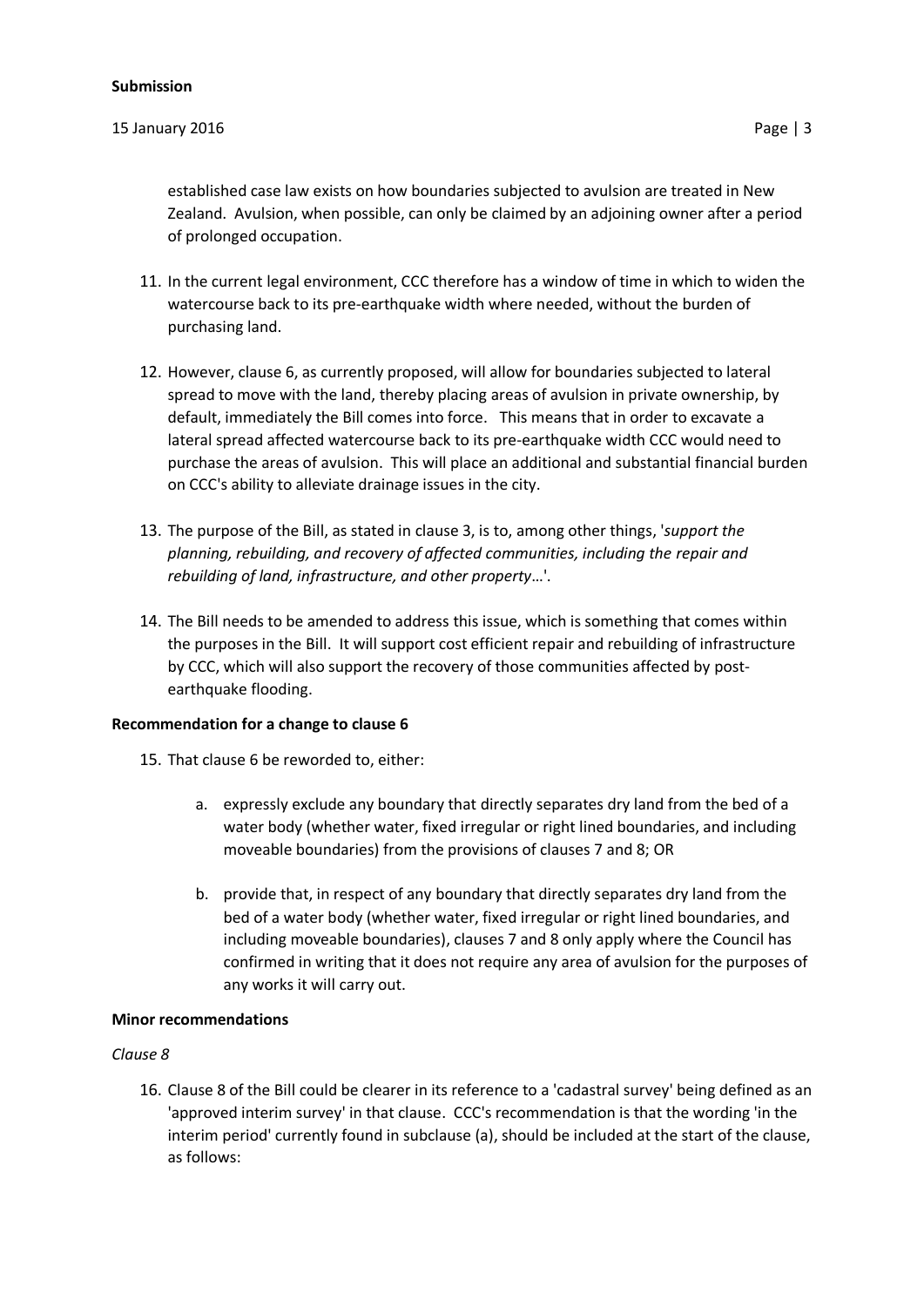# 15 January 2016 Page | 4

"(1) A cadastral survey done in the interim period (**an approved interim survey**) continues to determine the boundaries of any land surveyed within greater Christchurch if—

(a) it was done in good faith and without negligence; and

(b) its cadastral survey dataset was determined to be compliant under section 9(a) of the Cadastral Survey Act 2002 in the interim period…."

17. The term 'cadastral survey' in clause 10 also references one that is done in the interim period. It may aid clarity if the term 'an approved interim survey' is also used in clause 10 (but also see the submission below in paragraphs 19-21).

# *Clause 10*

- 18. Clause 10 uses the term 'boundary determination', but there is no interpretation of this term in clause 4 of the Bill. As clause 10 removes liability in relation to a 'boundary determination' (in addition to a cadastral survey) it would be preferable if the Bill makes it clear what constitutes a 'boundary determination'.
- 19. Alternatively, this phrase may be captured within the term 'cadastral survey', which has the same meaning as in section 4 of the Cadastral Survey Act 2002 ('*…the determination and description of the spatial extent (including boundaries) of interests under a tenure system*'.). If so, the term 'boundary determination' can be removed from clause 10.
- 20. The most important recommendation the Council has regarding clause 10 is for the addition of wording to that clause. As noted in the previous paragraph 'cadastral survey' has a wide definition, and because there is no limiting wording as there is in clause 8(1)(b) ('its cadastral survey dataset was determined to be compliant under section 9(a) of the Cadastral Survey Act 2002 in the interim period'), the use of this term in clause 10 could extend beyond the limits of a legal survey submitted to LINZ by a Licensed Cadastral Surveyor.
- 21. The definition of cadastral survey appears to capture everything that pertains to showing or describing the spatial extent of a property boundary regardless of who prepared it. This would include Building Location Certificates and topographical/engineering/architectural plans showing property boundaries that have been submitted to Council for consenting (and other) purposes. As a result the Council might not be exempt from liability under clause 10 for any consents it issued during the 'interim period' based on boundary information that is later proven to be erroneous.
- 22. To remove any potential liability CCC considers that section 10(1) should include the following words in bold:

'(1) No person is liable for anything **done by them in good faith and without negligence** merely because a cadastral survey or boundary determination of land in greater Christchurch—